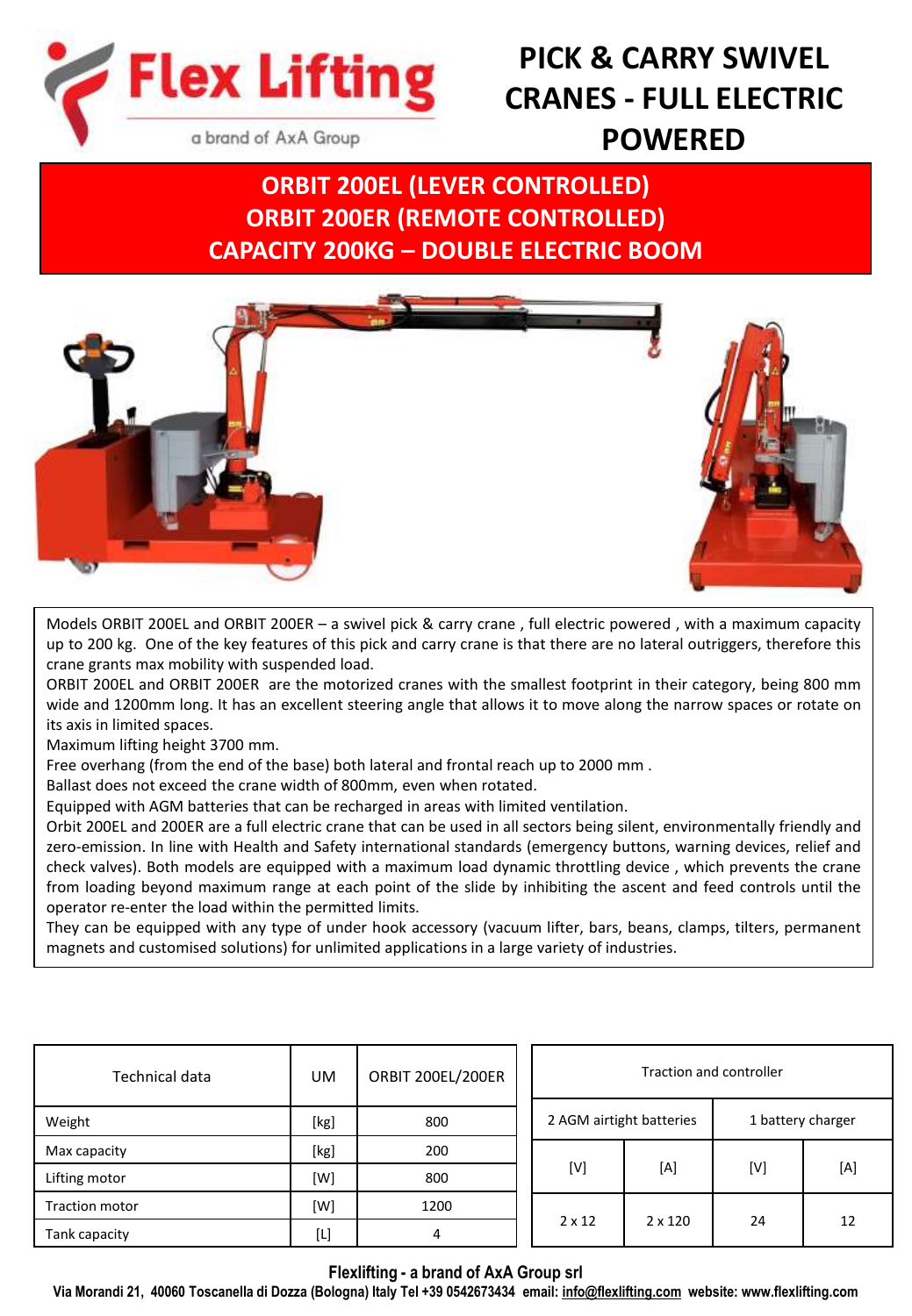

## **ORBIT 200EL / ORBIT 200ER CAPACITY 200 KG LOADING CHART**



**Flexlifting - a brand of AxA Group srl Via Morandi 21, 40060 Toscanella di Dozza (Bologna) Italy Tel +39 0542673434 email: [info@flexlifting.com](mailto:info@flexlifting.com) website: www.flexlifting.com**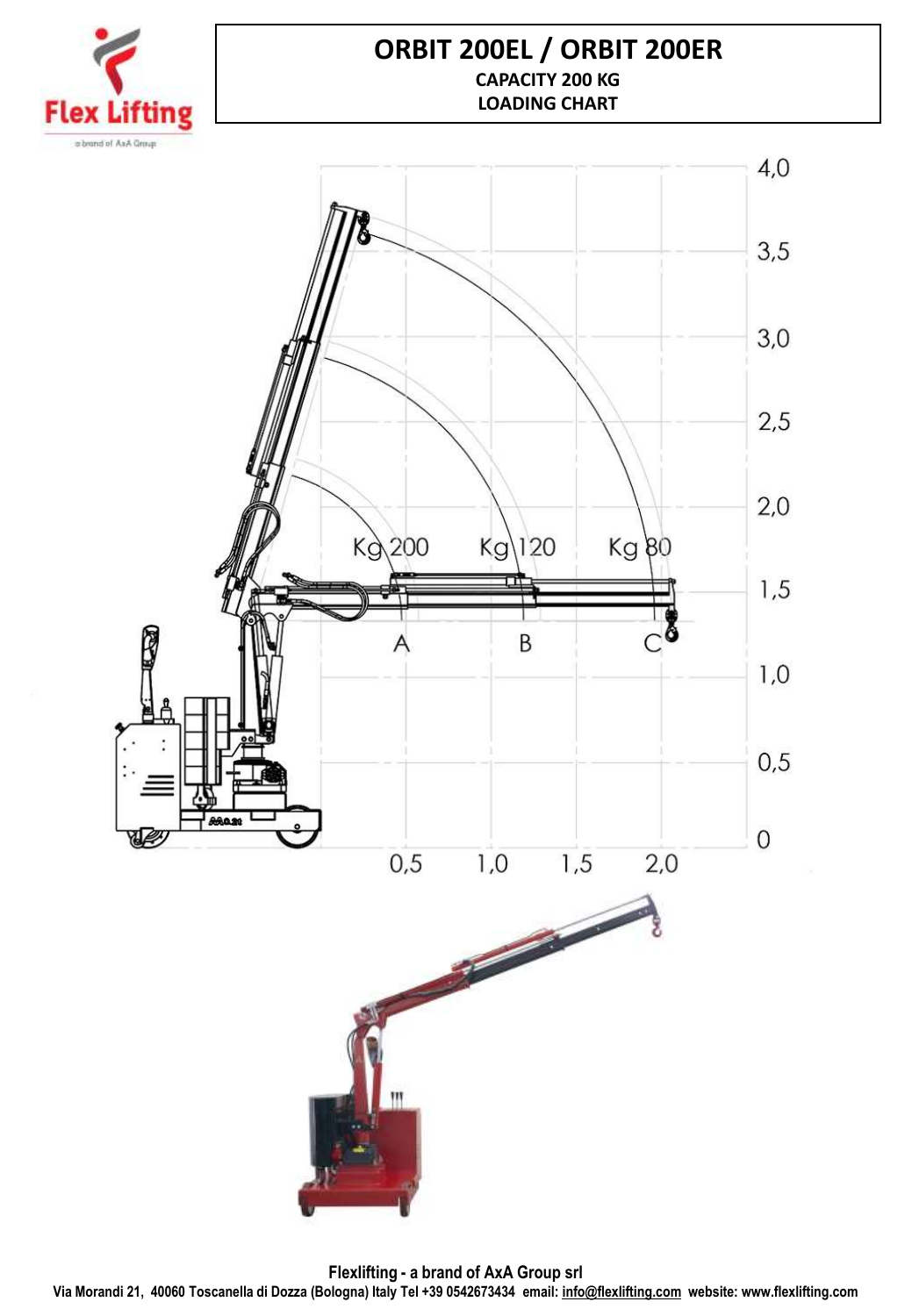

# **ORBIT 200EL / ORBIT 200ER**

**CAPACITY 200 KG WITH DOUBLE ELECTRIC BOOM**

### **TILLER ARM**

**Maximum ergonomics :** the operator can firmly grip the tiller handles with both hands **Safe driving** : Tiller arm safety switch disables operation in non-allowed positions

**Slow/fast speed :** 2-speed driving

Slow mode of 1.5 km/hr ideal for tight spaces and to safely move the load

Standard speed of 3.0 km/hr to drive the crane along long distances

**Audible motion warning device :** Horn with anti-noise polyester axial capacitor

**Anti-crush belly button:** anti-crush button with automatic reversing switch to ensure the safety of the operator in every maneuvering operation

**2 butterfly controls:** for forward travel and backward travel controls

## **CONTROLS, WARNING LIGHTS AND STANDARD FEATURES**

2 position **key switch** ; **emergency button** ; **Green indicator light** showing maximum load position and the upward/downward motion and extension & retraction motion are active; **Red control light** showing maximum load capacity (when the red light is activated is not possible to lift the load and extend the jib ); Indicator showing the **battery charge level**; **Schuko socket** for 220V charge ; Visual warning **LED beacon**; 24V **intermittent buzzer** when the crane is moving to increase operator safety; **Storage compartment.**

**ORBIT 200EL is equipped with proportional control levers with adjustable speed**

- **1) controls jib upward/downward motion**
- **2) controls jib extension & retraction**
- **3) controls column rotation**

**ORBIT 200ER 200EL is equipped with remote control with proportional and adjustable speed . The remote control handle is equipped with a button , that allows you to activate the proportional control mode.**

**1) Lever that controls the jib upward/downward motion**

- **2) Lever that controls the jib extension & retraction**
- **3) Lever that controls the column rotation**



#### **BUILT-IN CHARGER**

**Pulse model** with single phase 220V high frequency input voltage and 24V output voltage. Microprocessor indicator with relay for lifting block. **3 LEDs** that indicate the operating status. **Remote RBC indicator** for displaying the charging phase of the battery charger.



#### **DYNAMIC LOAD LIMITER**

System for preventing overloading in each position of the extension that activates a mechanism that blocks the upward and extension motion (red light) ensuring the functionality of the crane in absolute safety and that signals (green light) when the crane returns to allowed position, re-enabling the

controls.



#### **POWER DRIVE**

AC **traction motor** with recovery braking. Permanent magnet **drive wheel**  in direct current 24V 700W; high frequency **MOSFET controller**.



### **Flexlifting - a brand of AxA Group srl**

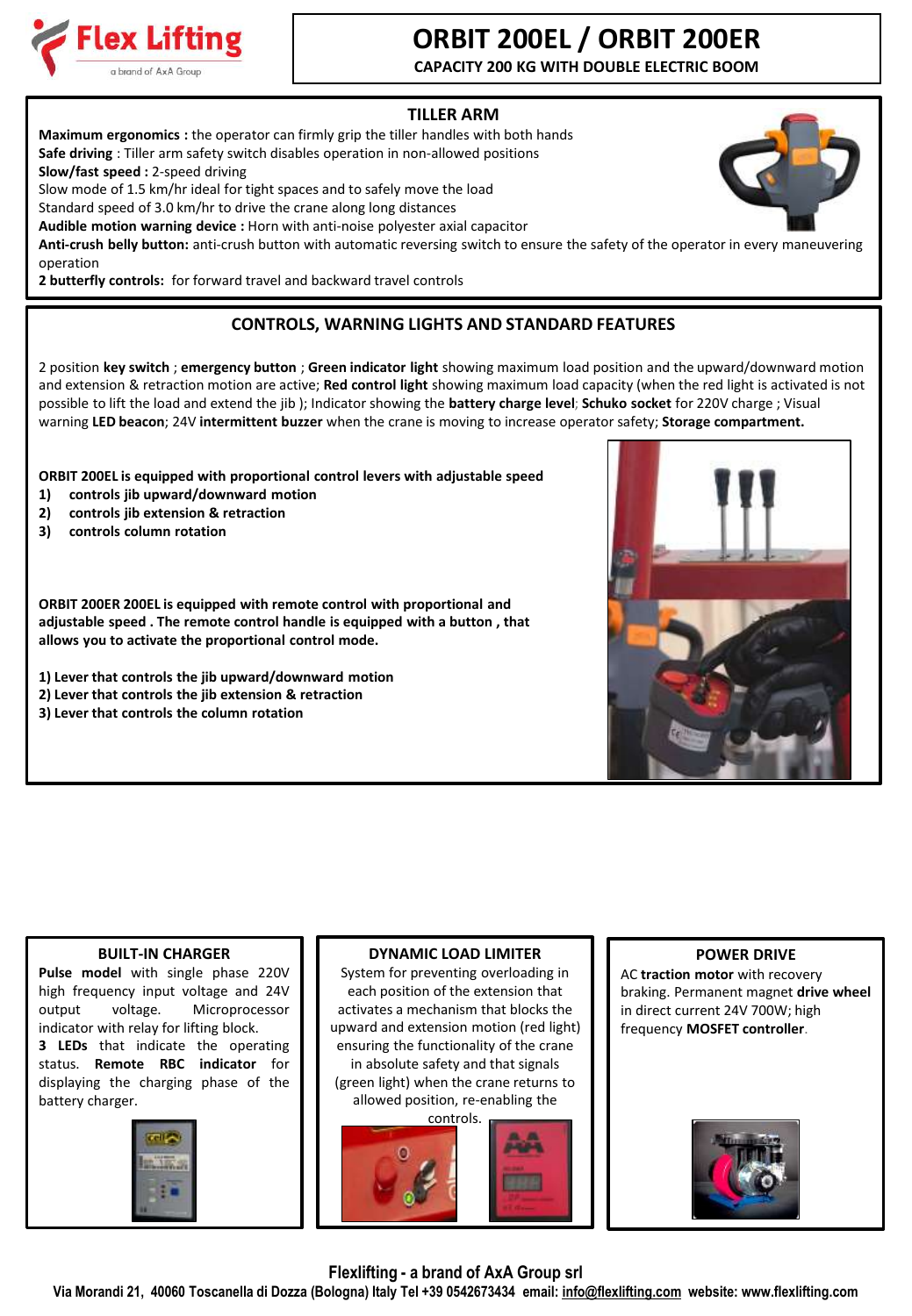

# **ORBIT 200EL / ORBIT 200ER TECHNICAL DRAWINGS, DIMENSIONS AND CAPACITIES**

A high-performance and universal crane





**Flexlifting - a brand of AxA Group srl Via Morandi 21, 40060 Toscanella di Dozza (Bologna) Italy Tel +39 0542673434 email: [info@flexlifting.com](mailto:info@flexlifting.com) website: www.flexlifting.com**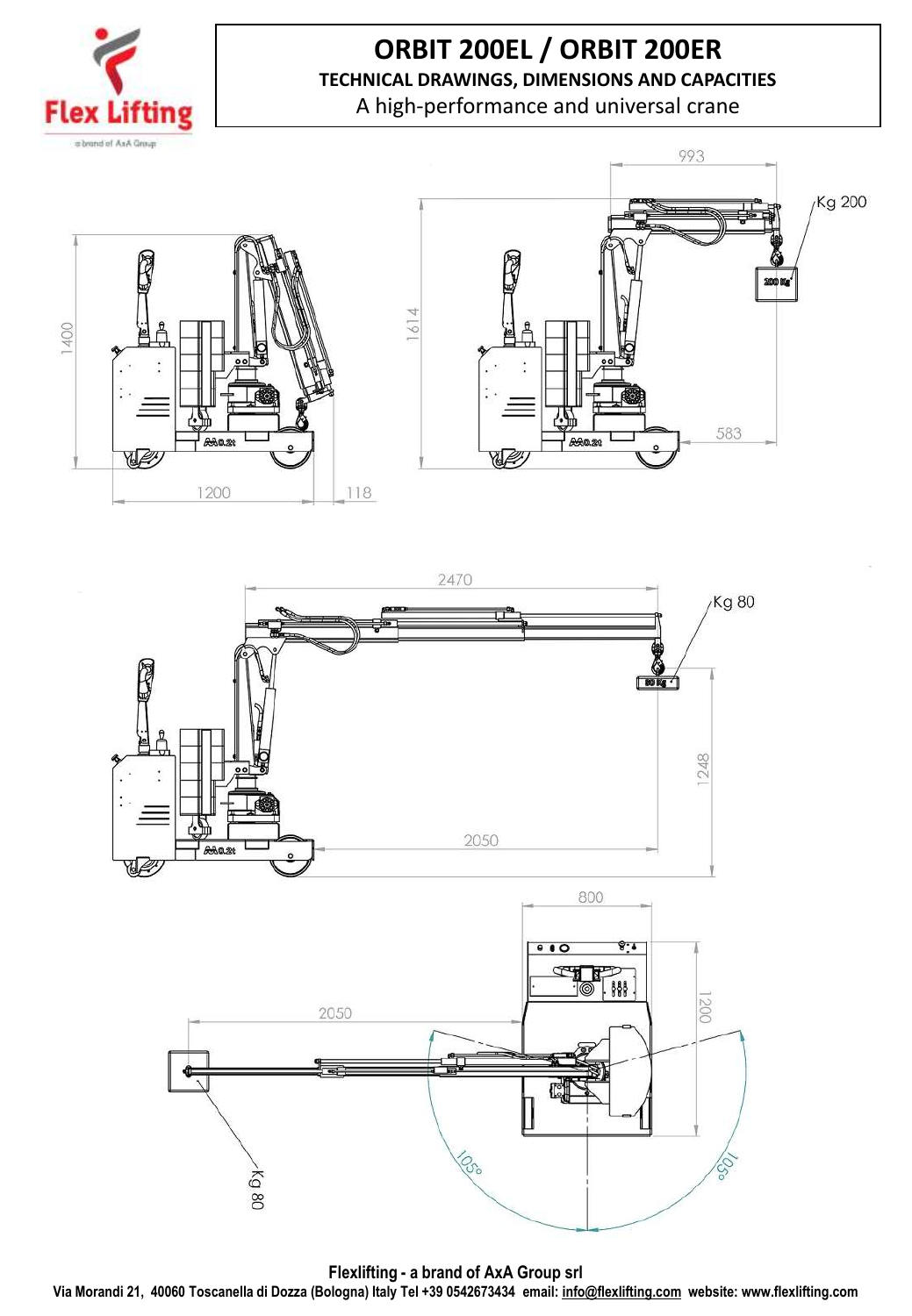

# **PICK & CARRY SWIVEL CRANES - FULL ELECTRIC POWERED**

# **ORBIT 500EL (LEVER CONTROLLED) ORBIT 500ER (REMOTE CONTROLLED) CAPACITY 500KG - DOUBLE ELECTRIC BOOM**



Models ORBIT 500EL and ORBIT 500ER – a swivel pick & carry crane , full electric powered , with a maximum capacity up to 500 kg. One of the key features of this pick and carry crane is that there are no lateral outriggers, therefore this crane grants max mobility with suspended load.

The ORBIT is the most flexible motorized crane for an unlimited number of applications. It has an excellent steering angle that allows it to move along the narrows spaces or rotate on its axis in limited spaces. Compact width of just 990 mm. Maximum lifting height 3700 mm.

Free overhang (from the end of the base) both lateral and frontal reach up to 2000 mm .

Ballast does not exceed the crane width of 990mm, even when rotated.

Equipped with AGM batteries that can be recharged in areas with limited ventilation.

Orbit 500EL and 500ER are a full electric crane that can be used in all sectors being silent, environmentally friendly and zero-emission. In line with Health and Safety international standards (emergency buttons, warning devices, relief and check valves). Both models are equipped with a maximum load dynamic throttling device , which prevents the crane from loading beyond maximum range at each point of the slide by inhibiting the ascent and feed controls until the operator reenter the load within the permitted limits. They can be equipped with any type of under hook accessory (vacuum lifter, bars, beans, clamps, tilters, permanent magnets and customised solutions) for unlimited applications in a large variety of industries.

| Technical data        | UM.  | <b>ORBIT</b><br>500EL/500ER |  | <b>Traction and controller</b> |                       |                   |           |  |  |
|-----------------------|------|-----------------------------|--|--------------------------------|-----------------------|-------------------|-----------|--|--|
| Weight                | [kg] | 1100                        |  | 2 AGM airtight batteries       |                       | 1 battery charger |           |  |  |
|                       |      |                             |  |                                |                       |                   |           |  |  |
| Max capacity          | [kg] | 500                         |  | [V]<br>$2 \times 12$           | [A]<br>$2 \times 120$ | [V]<br>24         | [A]<br>12 |  |  |
| Lifting motor         | [W]  | 800                         |  |                                |                       |                   |           |  |  |
| <b>Traction motor</b> | [W]  | 1200                        |  |                                |                       |                   |           |  |  |
| Tank capacity         | [L]  | 4                           |  |                                |                       |                   |           |  |  |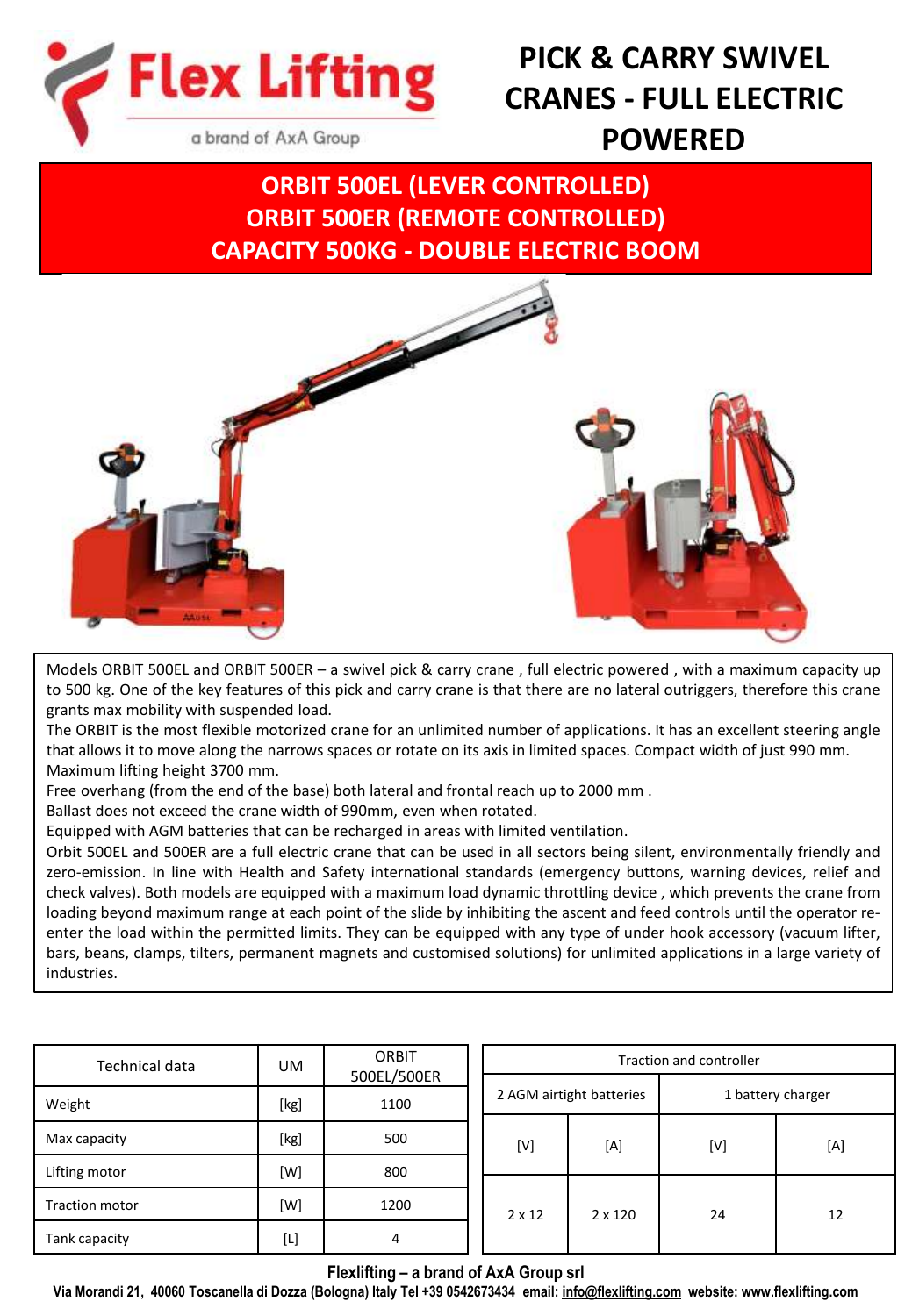

## **ORBIT 500EL / ORBIT 500ER CAPACITY 500 KG LOADING CHART**





**Flexlifting - a brand of AxA Group srl Via Morandi 21, 40060 Toscanella di Dozza (Bologna) Italy Tel +39 0542673434 email: [info@flexlifting.com](mailto:info@flexlifting.com) website: www.flexlifting.com**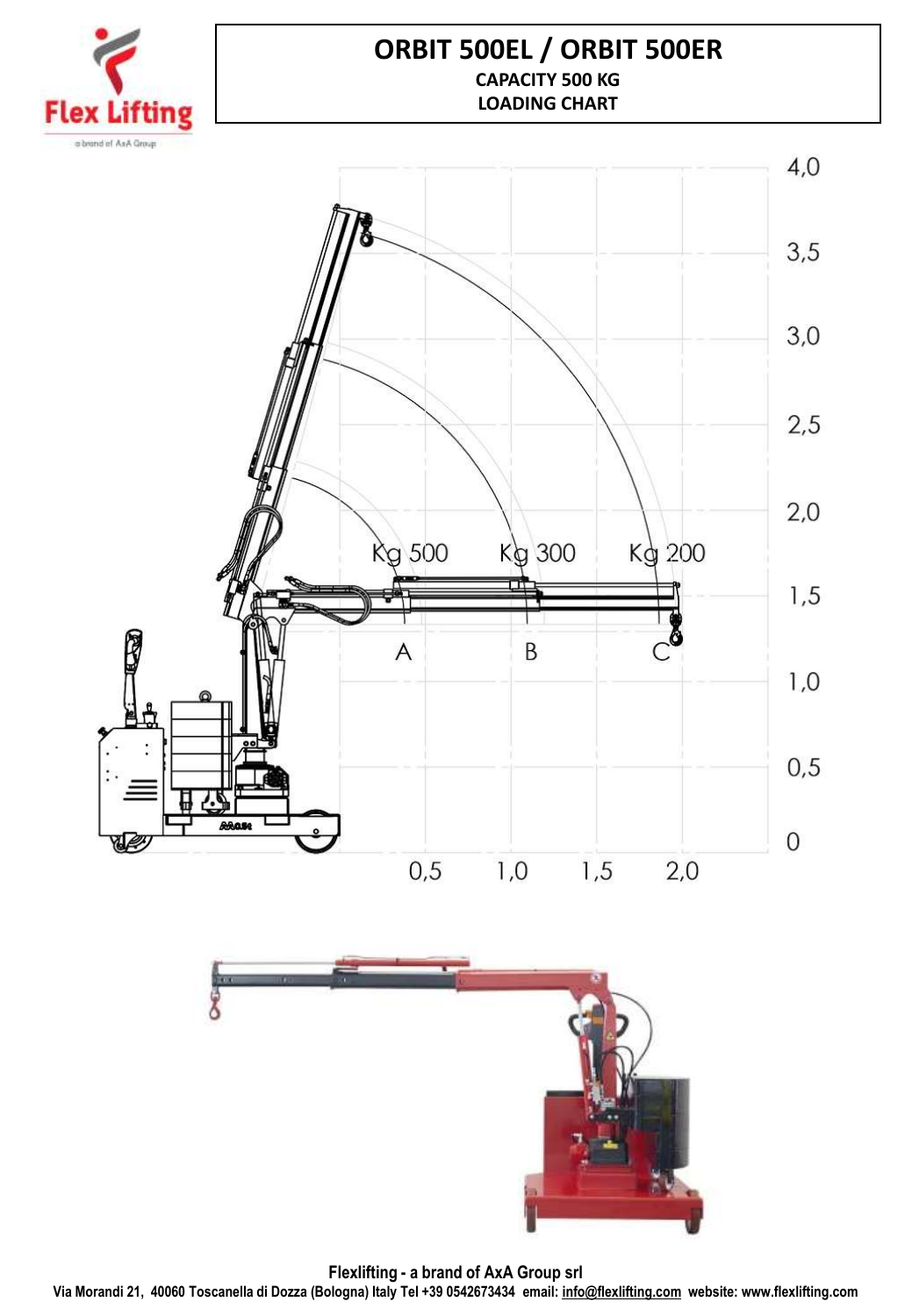

# **ORBIT 500EL / ORBIT 500ER**

**CAPACITY 500 KG WITH DOUBLE ELECTRIC BOOM**

### **TILLER ARM**

**Maximum ergonomics :** the operator can firmly grip the tiller handles with both hands **Safe driving** : Tiller arm safety switch disables operation in non-allowed positions **Slow/fast speed :** 2-speed driving Slow mode of 1.5 km/hr ideal for tight spaces and to safely move the load Standard speed of 3.0 km/hr to drive the crane along long distances **Audible motion warning device :** Horn with anti-noise polyester axial capacitor

Anti-crush belly button: anti-crush button with automatic reversing switch to ensure the safety of the oper operation

**2 butterfly controls:** for forward travel and backward travel controls

## **CONTROLS, WARNING LIGHTS AND STANDARD FEATURES**

2 position **key switch** ; **emergency button** ; **Green indicator light** showing maximum load position and the upward/downward motion and extension & retraction motion are active; **Red control light** showing maximum load capacity (when the red light is activated is not possible to lift the load and extend the jib ); Indicator showing the **battery charge level**; **Schuko socket** for 220V charge ; Visual warning **LED beacon**; 24V **intermittent buzzer** when the crane is moving to increase operator safety; **Storage compartment.**

**ORBIT 500EL is equipped with proportional control levers with adjustable speed**

- **1) controls jib upward/downward motion**
- **2) controls jib extension & retraction**
- **3) controls column rotation**

**ORBIT 500ER is equipped with remote control with proportional and adjustable speed . The remote control handle is equipped with a button that allows you to activate the proportional control mode.**

- **1) Lever that controls the jib upward/downward motion**
- **2) Lever that controls the jib extension & retraction**
- **3) Lever that controls the column rotation**



#### **BUILT-IN CHARGER**

**Pulse model** with single phase 220V high frequency input voltage and 24V output voltage. Microprocessor indicator with relay for lifting block. **3 LEDs** that indicate the operating status. **Remote RBC indicator** for displaying the charging phase of the battery charger.



### **DYNAMIC LOAD LIMITER**

System for preventing overloading in each position of the extension that activates a mechanism that blocks the upward and extension motion (red light) ensuring the functionality of the crane in absolute safety and that signals (green light) when the crane returns to allowed position, re-enabling the controls.



#### **POWER DRIVE**

AC **traction motor** with recovery braking. Permanent magnet **drive wheel**  in direct current 24V 700W; high frequency **MOSFET controller**.



**Flexlifting – a brand of AxA Group srl**